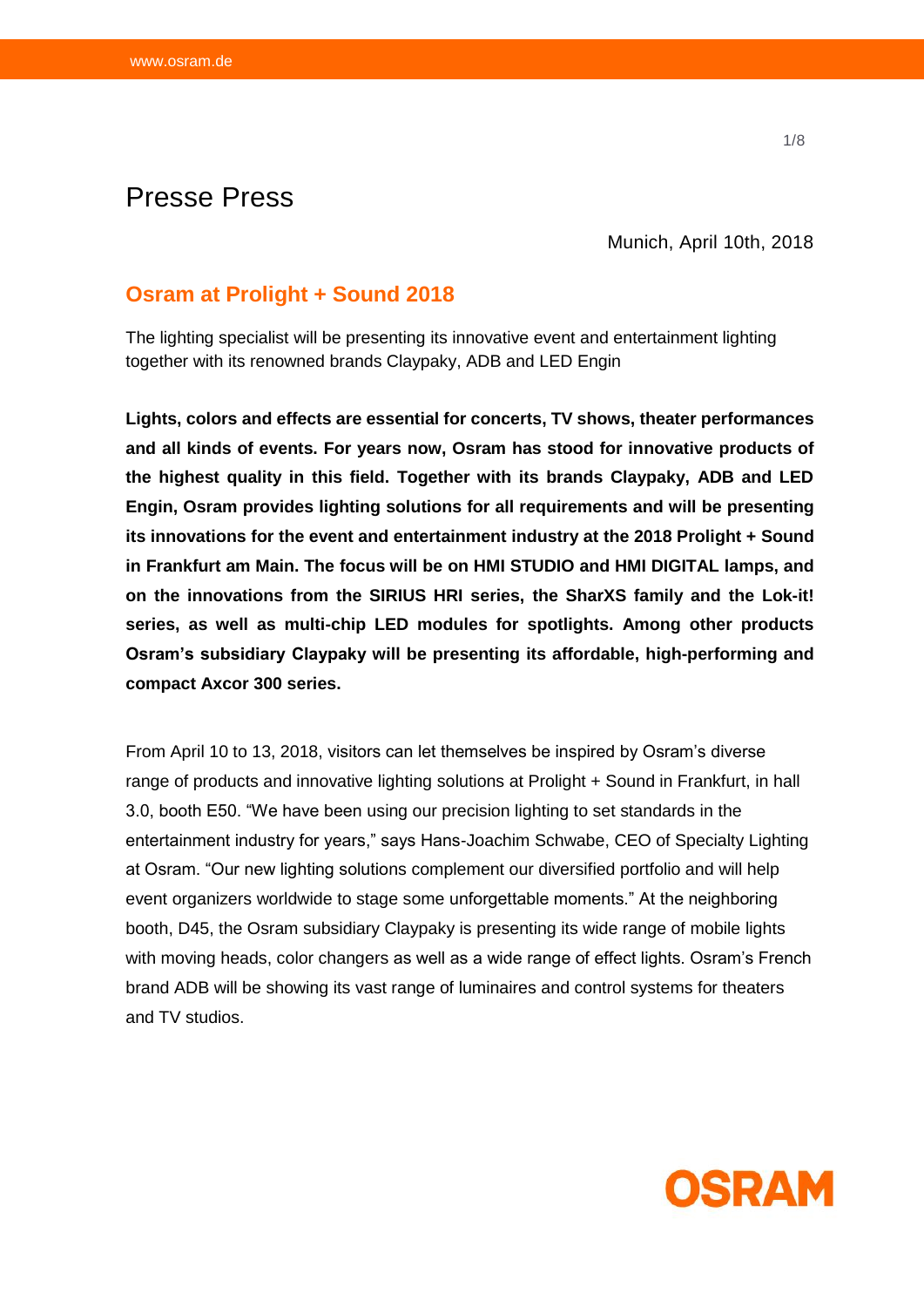#### **Osram expands HMI portfolio**

In order to keep pace with increasing demands in the film, television and theater industry, Osram will be presenting an expanded, improved range of metal-halide lamps. The innovative HMI STUDIO line has been perfectly tailored to meet the requirements of modern entertainment productions and eliminates the need for additional halogen spotlights and CTO filters thanks to its warm color temperature. The patented UV-Stop outer bulb (UVS) made from doped quartz reduces UV-B and UV-C radiation by up to 99.9 percent, without compromising on performance. Its renowned HMI UVS lamps and other single-ended HMI products are now being consolidated under the name HMI DIGITAL. In combination with the corresponding ballasts, the HMI DIGITAL series provides flicker-free light with up to 100 lm/W and a color temperature of 6,000 Kelvin (K). This means that these dimmable, particularly long-lasting lamps, all of which will soon be equipped with UV-Stop, are suitable for use in both digital and analogue film productions. The two product lines HMI STUDIO and DIGITAL are gradually available in retail since February 2018.

# **Even more powerful: the SIRIUS HRI 550W**

At booth E50 in hall 3.0, Osram will also be presenting reflector lamps with particularly high luminance for moving heads with its SIRIUS HRI series. The focus will be on the new SIRIUS HRI 550W. This compact, high-wattage light source is the first lamp in this performance class for use in small, freely mobile multi-function spotlights and is being sold as a two-part system consisting of an electrical ballast and a lamp. Thanks to its luminosity of 28,000 lumens (lm) and lifespan of 1,500 hours, the SIRIUS HRI 550W is not just suitable for use in stage lighting, but also at outdoor events and to light up architecture. From August 2018 on, the 500-watt variant of the SIRIUS HRI series will be available in retail with two different working distances: the Beam variant and the Multi-Purpose variant.

#### **SharXS HTI series with new products**

Thanks to their diverse range of applications, it is no longer possible to imagine entertainment lighting without double-ended metal-halide lamps. With its modular SharXS HTI series, Osram offers a particularly energy-efficient and therefore affordable variant for use in moving heads, scanners, projectors and color changers. Thanks to a special

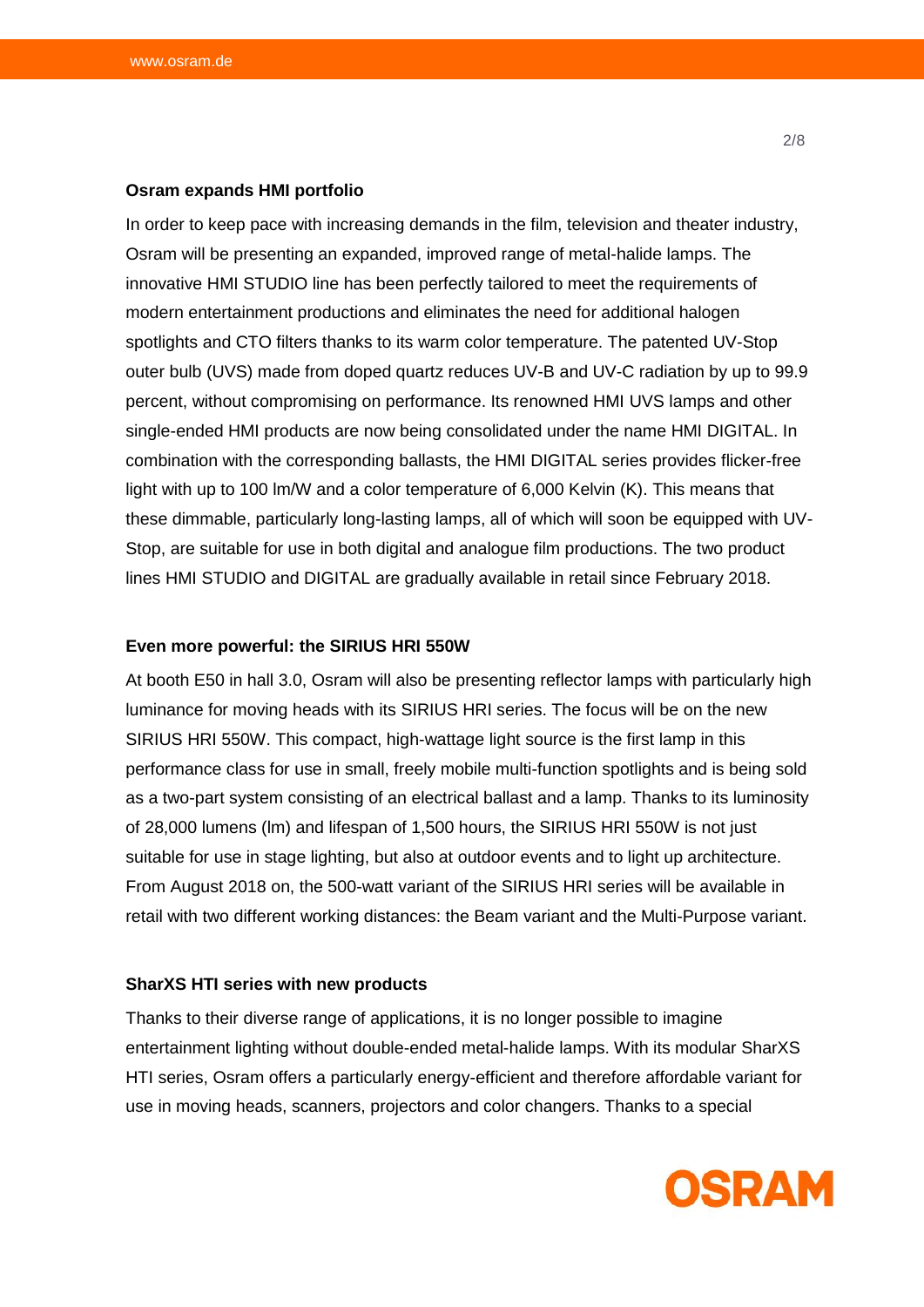coating, the lamps can endure temperatures of up to 450 °C, which means they do not require any additional high-maintenance cooling. At Prolight + Sound, Osram is presenting three new SharXS Brilliant lamps, which are equipped with a high color rendering index of 90 and eXtreme Seal (XS) technology for optimal heat resistance. The 136 mm-long Brilliant lamps with an output of 1,500 W is available in retail since March 2018, while the 1,000 and 1,200 W versions will be available from June 2018.

#### **Lok-it! Power Series: even brighter light**

There will be a new addition to the series at this year's Prolight + Sound: the Lok-it! 2000/PS Blue. It is deployed in floodlights and intensifies their brightness with its high color temperature of 7,500 K. It has a CRI of 80. Alongside the new variant, renowned versions for a wide range of applications will be on display that have become even more powerful since they underwent their technical facelift, like the Lok-it! 1000/PS, the Lok-it! 1700/PS, the Lok-it! 1000/PS Brilliant and the Lok-it! 1400/PS Brilliant with a color rendering index (CRI) of 95. Also part of the series are the Lok-it! 1000/PS Blue with a color temperature of 7,500 K and the Lok-it! 1000/PS Beam with a shorter arc gap. A special lamp filling in all models reduces the green tone that is otherwise common in metal-halide lamps. With a CRI of over 90, these lamps provide for optimal light quality and render color in a way that looks natural. The ceramic base also makes them resistant to high-ignition voltages of up to 35 kilovolts (kV). Due to their compact dimensions and short arc gap, the Lok-it! Power Series can be used to realize smaller and therefore brighter solutions.

# **Single-source multi-channel SplitStar S32 LED module for spotlights**

The entire SplitStar S32 LED module family impresses with its very low total thermal resistance of 0.05 Kelvin/Watt (K/W), achieves very high luminance up to 140cd/mm² due to the close arrangement of the respective LED chips and delivers 20,000 lm (cold white version). Moreover, all variants generate a large amount of light from a small LED emission surface. The back of the module is electrically insulated, which makes it possible to connect it to the light's cooling attachment directly. Alongside the S32 RGBW multi-channel LED module, which offers a multitude of applications and lighting variants in the fields of

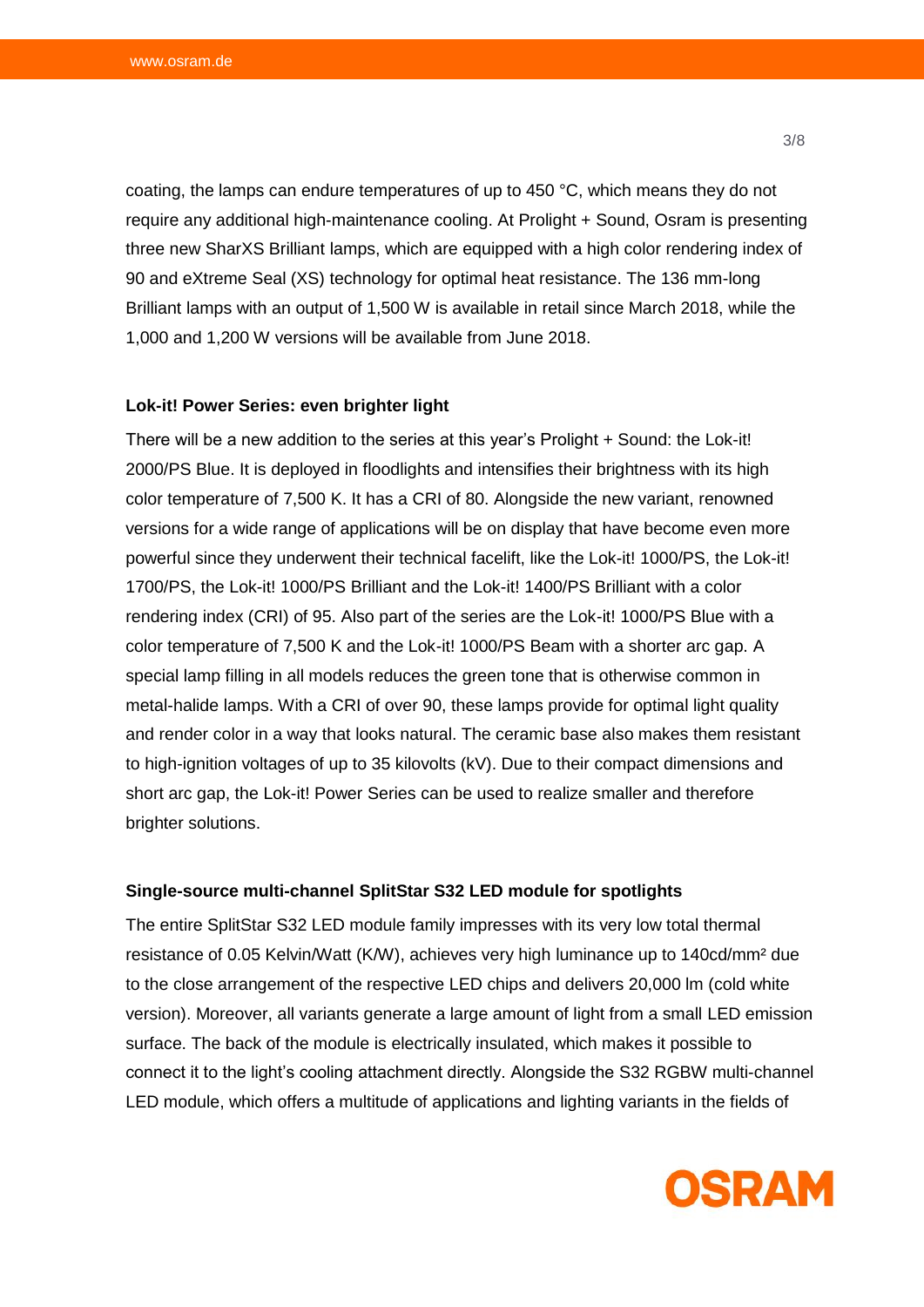entertainment and architecture with its different potential color and combination possibilities, a S32 full white will also be on display at the fair. It wins users over with its freely selectable color temperature of 2,700 to 7,000 K and a continuously high color rendering index. It also uses a high-current LED chip combination that consists of the lighting colors red, green, blue and amber.

#### **LuxiGen Entertainment LED Emitters from LED Engin**

LED Engin, an Osram business specializing in ultra-bright, ultra-compact LED lighting solutions, will be presenting its LuxiGen Entertainment LED emitter portfolio at this year's Prolight + Sound. The emitters are based on LED Engin's proprietary multi-layer ceramic technology, which allows exceptional heat dissipation, closely packed die positioning for small light emitting surfaces (LES) as well as individual addressability of the dies in the package. The primary optics on the emitters are exclusively made of glass, delivering exceptional robustness in demanding operating conditions. The LuxiGen emitters can also be customized using different color options tailored to specific needs and applications. Among the products being presented are the LZ7 7-color emitter, the LZ4 Power RGBW, a 40W LED with a compact 2.15mm x 2.15mm LES, the LZC RGBW, with 12 individually addressable dies and the LZP RGBW, an 80W RGBW emitter for entertainment and architectural lighting. The demonstration model on the booth features ten LZ7 emitters, each with seven individually addressable colors and a compact LES of 3.3mm x 3.3mm to deliver high color quality stage lighting with maximum punch.

#### **Product innovations from entertainment expert Claypaky**

At the Claypaky booth at the Prolight + Sound there will be the world premiere of a totally new product, the ZAC-EYE. This innovative digital device converts a Claypaky luminaire into a fully automatic follow-spot system so more lighting designers than ever before can turn their wildest ideas into reality with Claypaky products. Claypaky will also be presenting its new Axcor 300 series which consists of three powerful, compact moving LED lights – the Axcor Spot 300, the Axcor Beam 300 and the Axcor Wash 300. With a physical size, power consumption and price that belie its strength and creative potential, the Axcor 300 range opens up a new world of expression in touring, events, TV, theater and installed lighting

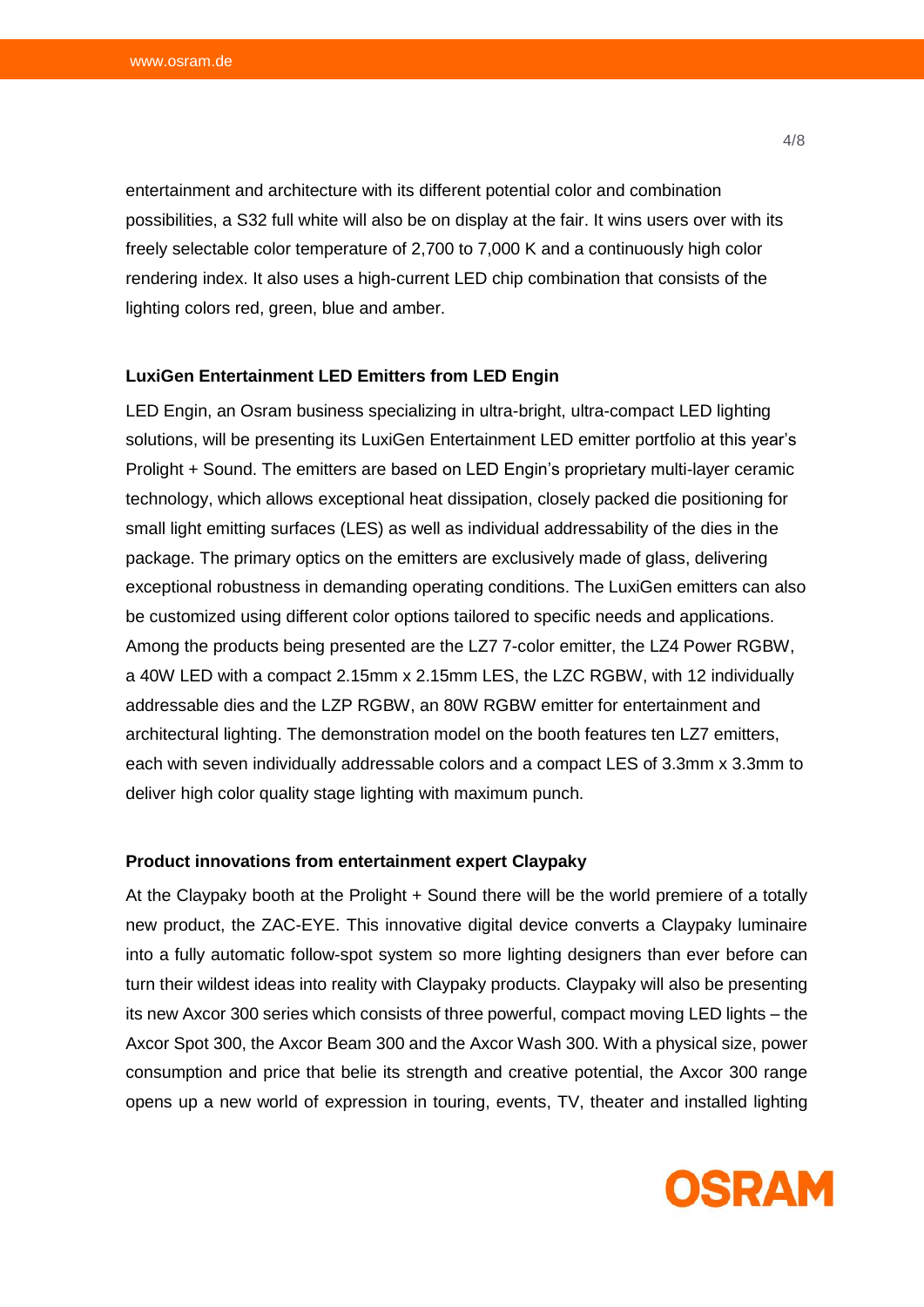markets. In addition to these compact LED luminaires, Claypaky will introduce Axcor PROFILE 900, the most powerful profile spot available on the market today. The LED-based offering includes the revolutionary K-EYE HCR family, delivering high color rendering of CRI > 95. Claypaky has not forgotten traditional discharge lamp technology and has launched the new HEPIKOS hybrid wash/beam, featuring an Osram 440 W Sirius lamp.

# **An injection of LED technology into the ADB product range**

At the Claypaky booth, D45, there will also be some highlights on show from the product portfolio of Osram's ADB brand. Alongside various hardware and software solutions for versatile lighting control in theaters and TV studios, ADB presents a new range of LEDbased projectors. The LEXPERT PROFILE SPOT and FRESNEL lights feature white LED solutions for replacing 1 kW halogen lamps. The series includes the compact and versatile LEXPERT EMPHASY. Finally, the cyclorama KLEMANTIS and the new OKSALIS floodlight provide beautiful color washes thanks to innovative HCR technology.



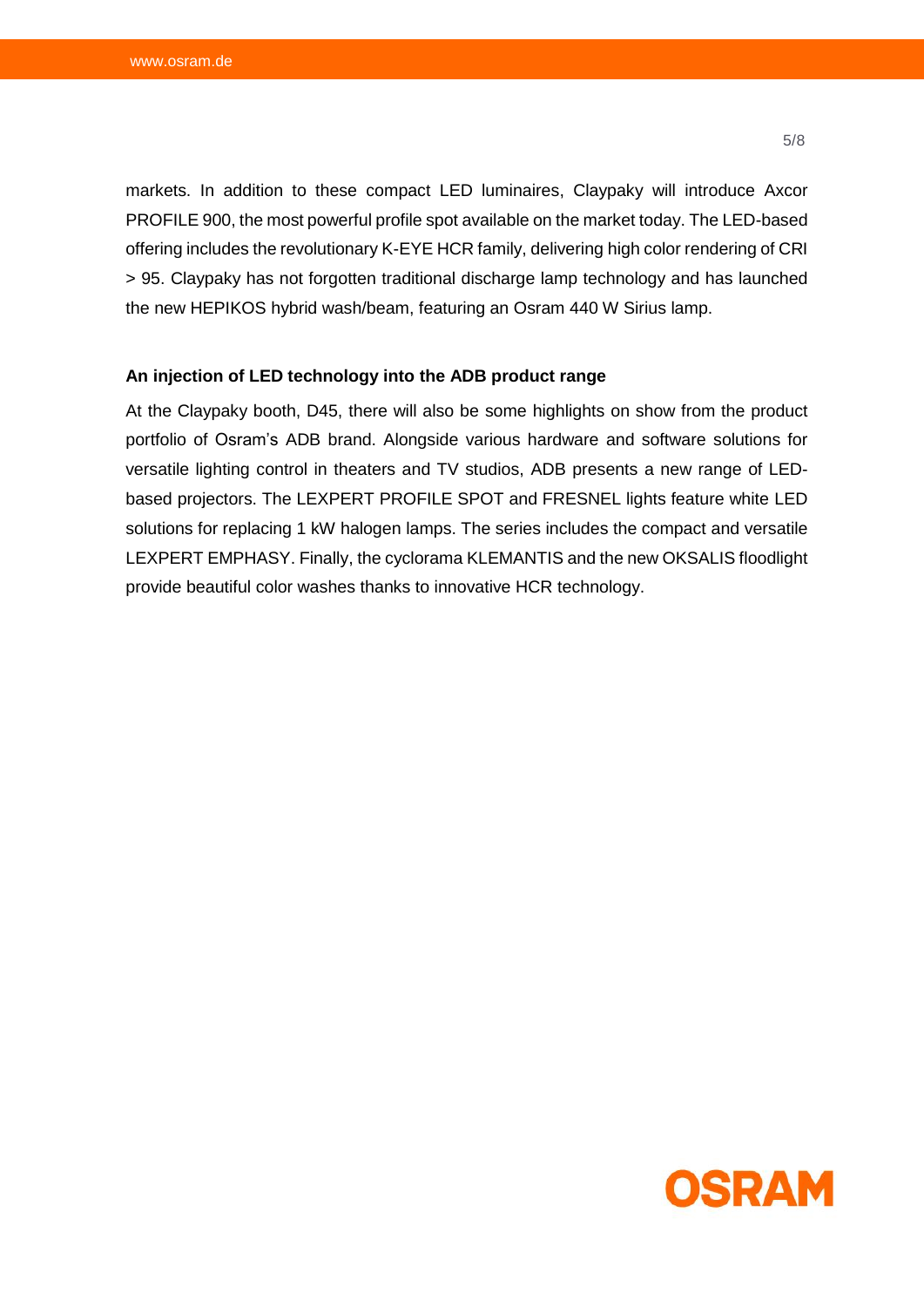

The new HMI STUDIO lamps present film scenes in perfect, warm light using a particularly warm color temperature, without the making use of additional halogen lights, halogen light bulbs or CTO filters.

Picture: OSRAM



With its modular SharXS HTI series, Osram offers a particularly energy-efficient and therefore affordable variant for use in moving heads, scanners, projectors and color changers. Picture: Osram



6/8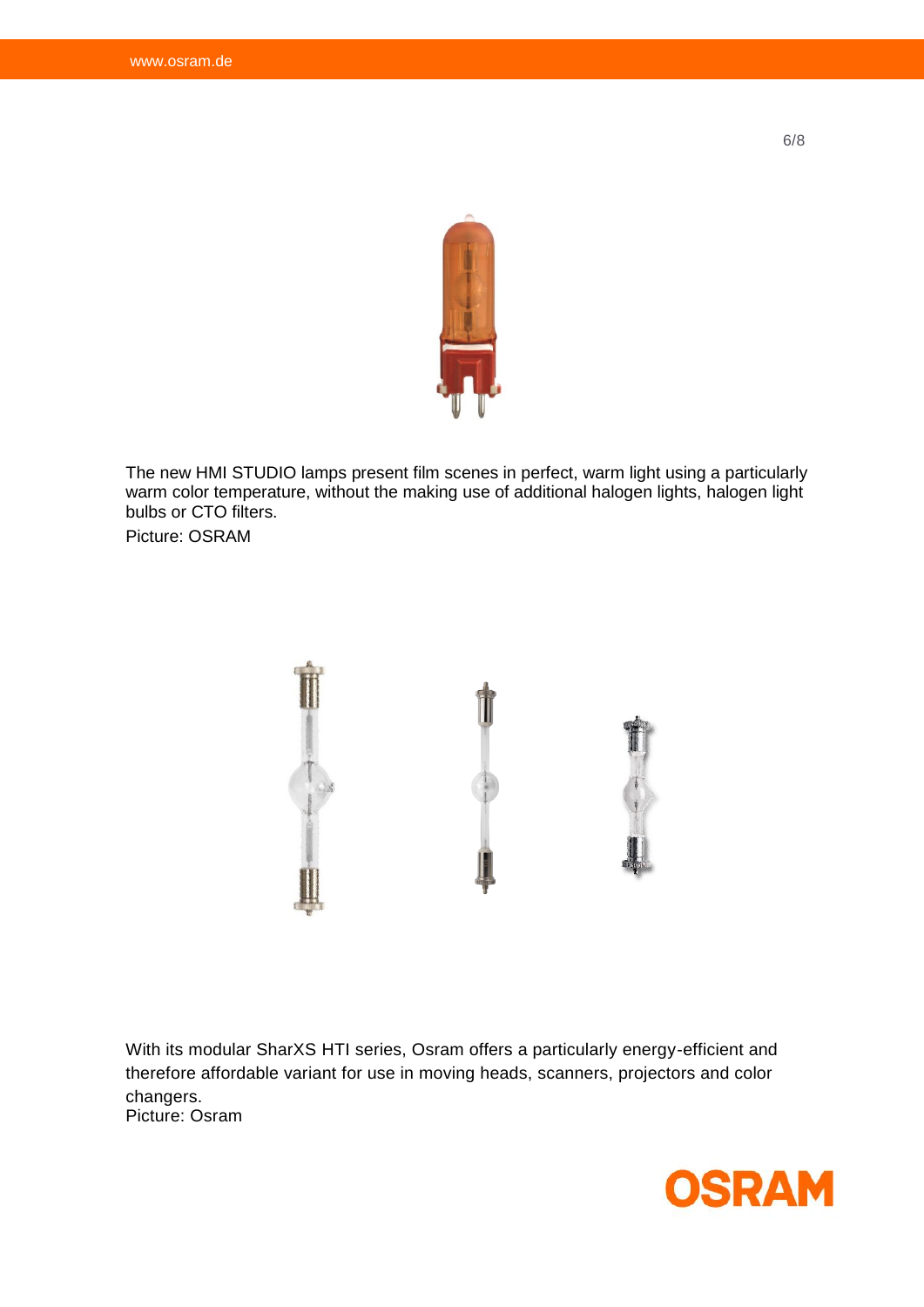

A special lamp filling in all models of the Lok-it! Power Series reduces the green tone that is otherwise common in metal-halide lamps. Picture: Osram



The multi-channel LED module S32 RGBW from Osram combines high luminance with a high light output. Picture: OSRAM



7/8